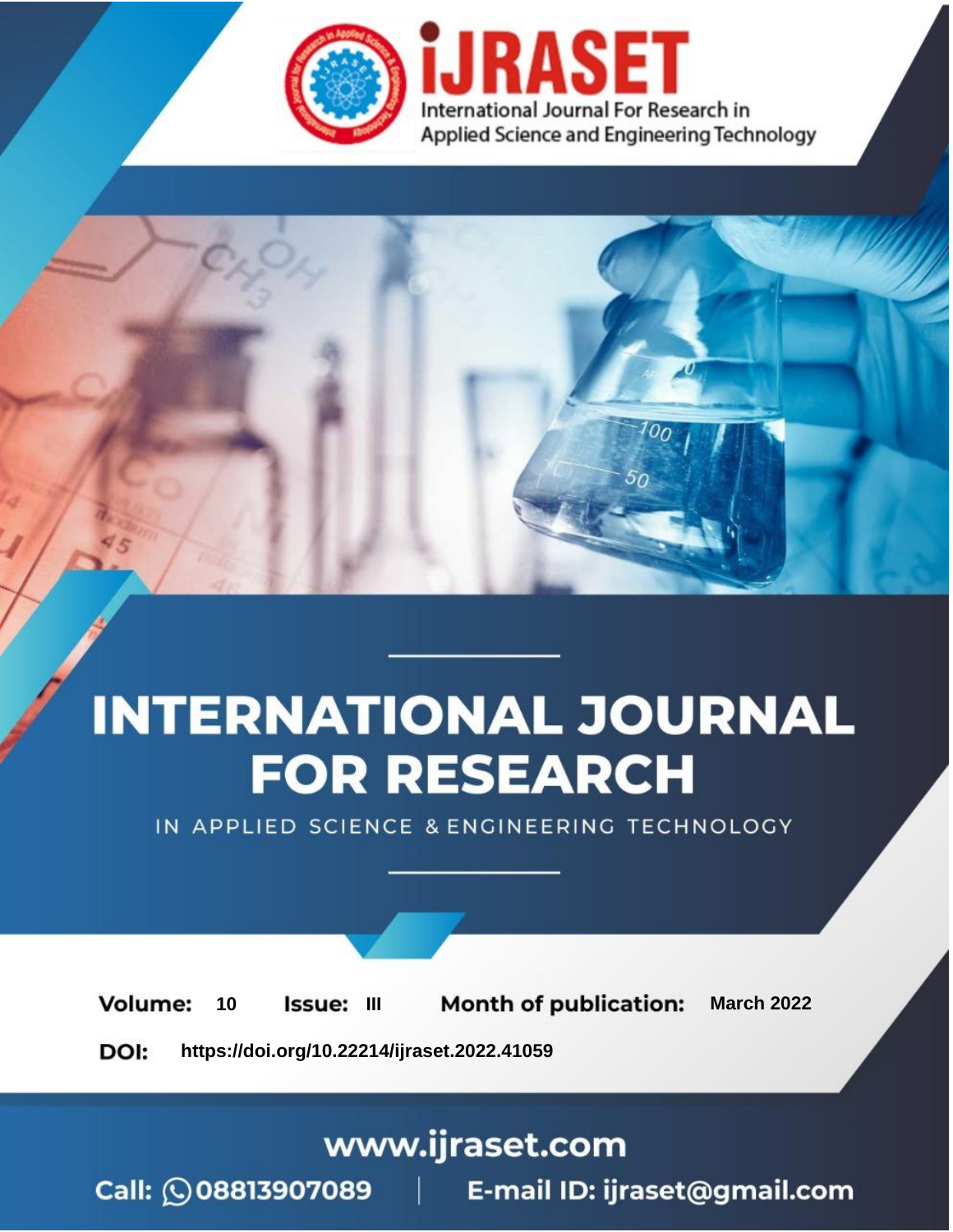### **Review Paper on Energy Management for Home Automation Using AI**

Sandeep S<sup>1</sup>, Halashankar N Patil<sup>2</sup>, Arun Kumar HS<sup>3</sup>, Yathish S<sup>4</sup>, Prof. Sandeep K V<sup>5</sup> *1, 2, 3, 4, 5Department of Electronics Telecommunication, Dayananda Sagar College ofEngineering,* Bengaluru, India

*Abstract: The smart energy management system was developed with the ability to record, store, and process power consumption data for all major home and industrial devices. Artificial intelligence technologies such as decision making and XG Boost have made advances in power electronics and energy engineering. These technologies provide powerful tools for designing, simulating, controlling, estimating, and fault diagnostic control of modern smart grids and renewable energy systems. AI technology has evolved rapidly over the past few decades, and its applications in modern industrial systems are growing rapidly. Power consumption data can be accessed from the web portal and handheld devices. Homeowners and industry companies can track power consumption by appliance, device, facility, or device. This allows you to better adjust your power consumption. Using the weather forecast, the system decides to switch between photovoltaics or grids using a machine learning concept-based deterministic algorithm.*

*Keywords: Control of smart grid, Energy management system, Artificial Intelligence, Machine Learning, Decision making*

#### **I. INTRODUCTION**

Artificial intelligence technologies such as artificial neural networks and decision making have brought advances in power electronics and energy engineering. These technologies provide powerful tools for designing, simulating, controlling, estimating, and fault diagnostic control of modern smart grids and renewable energy systems. AI technology has evolved rapidly over the past few decades, and its applications in modern industrial systems are growing rapidly. Smart energy management systems have been developed with the ability to record, store, and process power consumption data for all critical devices in the home and industry. Power consumption data can be accessed from the web portal and handheld devices. Homeowners and industry companies can track power consumption by appliance, device, facility, or device. This allows you to better adjust your power consumption. Using the weather forecast, the system decides to switch between photovoltaics or grids using a machine learning concept-based deterministic algorithm.

#### **II. LITERATURE SURVEY**

- *A.* Prabhash Nanda, C.K. Panigrahi and Abhijit Dasgupta "Smart Grid Energy Management System" This treatise focuses on reviewing the work of various research treatises and provides information on energy production and consumption. This focuses on achieving energy efficiency, maximizing profits, and reducing costs. This paper represents the integration of homes, energy management systems (HEMS, BEMS), photovoltaic technology, and energy storage and microgrids. The energy consumed by the load is monitored on the web portal and handheld devices. This helps track the energy consumption of the device.
- *B.* Hussain Shareef, Maytham S. AhMed "Correspondence, Intelligent Technology, Home Energy Management System Review Considering Intelligent Controller" In this contribution, Home Energy Management System (SEM) is important for concerns about global warming and energy shortages. Sales should not only be considered as a way to reduce greenhouse gas emissions, but also to enable automatic management of power in the house. HEMS can support power supply to monitor power consumption to reduce power consumption by planning power supply through home appliances and service programs and planning the use of home appliances. This system can also optimize the home appliance operation timetable, and at the same time manage distributed energy sources and storage sources simultaneously. In this paper, we provide a comprehensive review of previous research related to SEMS, taking into account various DR. Programs, smart technology, and loading control. Artificial neural networks, fuzzy logic, and adaptive neuron fuzzy inference systems, such as artificial intelligence, such as system, etc. are also checked. Heuristic optimization techniques widely used for optimal scheduling of various electrical devices in smart homes
- *C.* Jian Jiao "Application and prospect of artificial intelligence in smart grid" This paper mainly focus on the problems of the traditional power system such as low energy efficiency, poor interaction, and difficult security and stability analysis. Using Artificial Intelligence in Smart Grid provides powerful technical support for digital power network .This include power supply, power system optimization, power user behaviour analysis, fault diagnosis, etc.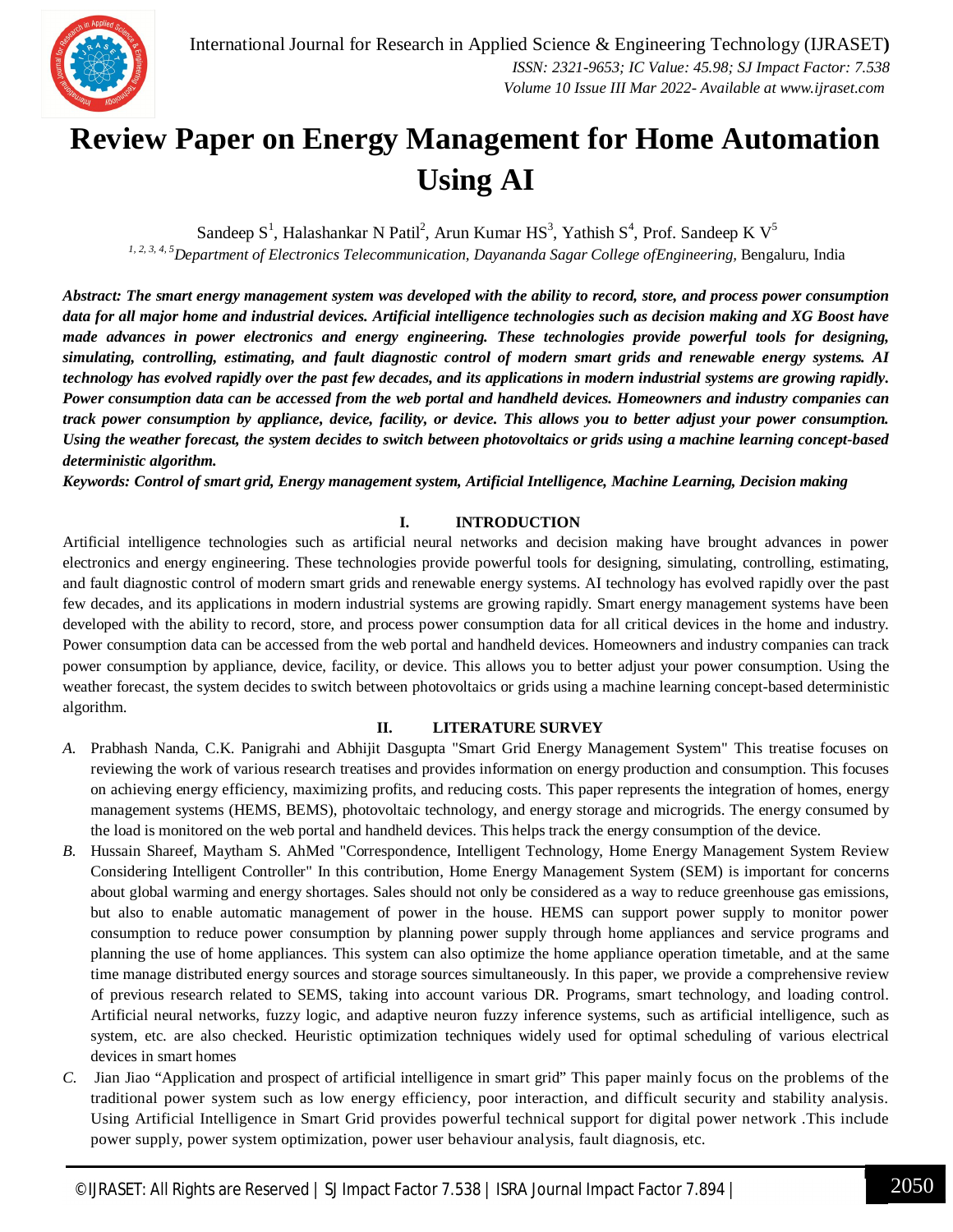

International Journal for Research in Applied Science & Engineering Technology (IJRASET**)**  *ISSN: 2321-9653; IC Value: 45.98; SJ Impact Factor: 7.538 Volume 10 Issue III Mar 2022- Available at www.ijraset.com*

*D. Renato Jorge Caleira Nunes "Home Automation - A Step Towards Better Energy Management"* This paper signifies the use of home automation as an effective way to cut-down the unwanted consumption of energy. This paper suggests several ways to illustrate how home automation can impact cost reduction. It also describes and compares the main characteristics of home automation techniques. This paper emphasizes how this market fragment is affecting home automation industry. This paper explains a Device Abstraction Layer that gives access to various devices in uniform manner. They tackled the problem by giving a agent-based system. This paper offers various features, allowing a hardcoded rule system for system's behaviour.

> **III. ALGORITHM START INITIALISE** SET THE PANEL ANI **BATTERY VOLTAGE Support Load** N<sub>O</sub> **Battery Charges** from grid **NO Battery charging**

#### **IV. CONCLUSIONS**

- *A.* Optimization of renewable energy is high and the energy generated by solar will used efficiently.
- *B.* Dash board will have the complete information of the energy consumed by the devices and the power utilized from solar and grid.
- *C.* With this concept the user can reduce the power consumption from the grid.
- *D.* It reduces the unnecessary wastage of power consumption from the grid.
- *E.* By using AI( Web scraping), system will control and optimize the power usage based on the future weather condition.

#### **REFERENCES**

- [1] Energy Management System in Smart Grid by Prabhash Nanda, C.K. Panigrahi, Abhijit Dasgupta -2015 https://www.academia.edu/19904420/Energy\_Management\_System\_in\_Smart\_Grid\_An\_Overview
- [2] Artificial Intelligence Techniques for the Smart Grid by Nick Bassiliades; Georgios Chalkiadakis -January 2018: https://ieeexplore.ieee.org/document/8074546
- [3] Application and prospect of artificial intelligence in smart grid by JianJiao: https://iopscience.iop.org/article/10.1088/1755-1315/510/2/022012
- [4] Design of a Solar Power Management System for an Experimental UAV: November 2009 https://www.researchgate.net/publication/224612302
- [5] A hybrid network smart home based on Zigbee and smart plugs: https://ieeexplore.ieee.org/document/8418572
- [6] Review and Performance Analysis on Wireless Smart Home and Home Automation using IoT : https://ieeexplore.ieee.org/document/9032629
- [7] Smart Home with ZigBee : https://ieeexplore.ieee.org/document/6885403
- [8] Smart Home Based on the ZigBee wireless: https://ieeexplore.ieee.org/document/6376500